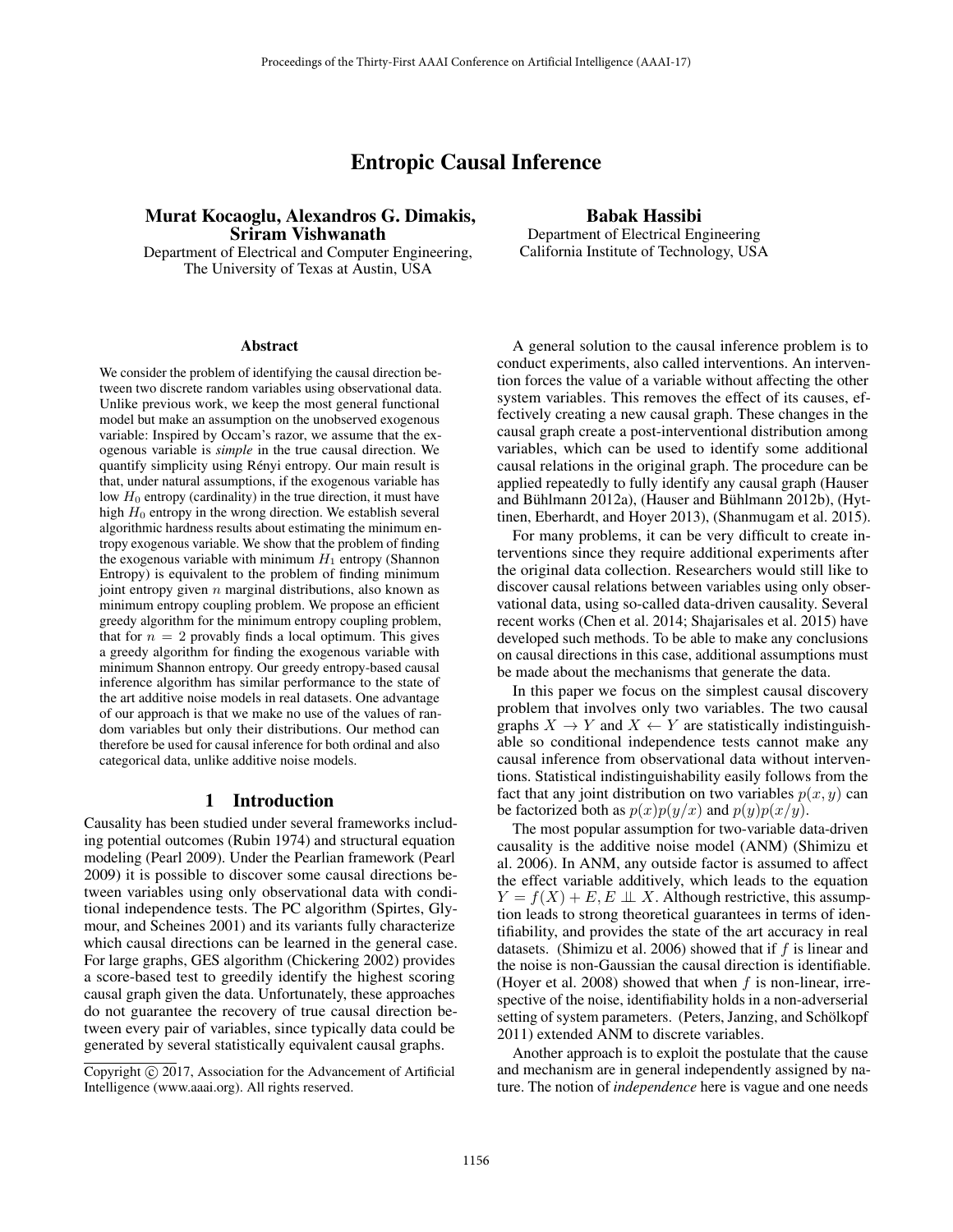to assign maps, or conditional distributions to random variables to argue about independence of cause and mechanism. In this direction an information-geometry based approach is suggested (Janzing et al. 2012). Independence of cause and mechanism is captured by treating the log-slope of the function as a random variable, and assuming that it is independent from the cause. In the case of a deterministic relation  $Y = f(X)$ , there are theoretical guarantees on identifiability. However, this assumption is restrictive for real data.

Previous work exploited these two ideas, additive noise, and independence of cause and mechanism, to draw datadriven causal conclusions about problems in a diverse range of areas from astronomy to neuroscience (Shajarisales et al. 2015), (Schölkopf et al. 2015). (Shajarisales et al. 2015) uses the same idea that the cause and effect are independent in the time series of a linear filter. They suggest the spectral independence criterion, which is robust to time shifts. (Chen et al. 2014) uses kernel space embeddings with the assumption that the cause distribution  $p(x)$  and mechanism  $p(y|x)$  are selected independently to distinguish cause from effect. An exception to these frameworks is to use a binary classifier on the joint distribution on  $(X, Y)$  to classify distributions into those that come from the causal model  $X \rightarrow Y$  and  $Y \rightarrow X$  (Lopez-Paz et al. 2015; Lopez-Paz, Muandet, and Recht Dec 2015; Lopez-Paz and Oquab 2016). However, it is not clear what are the correct set of assumptions to show an identifiability result with this approach.

As noted by (Chen et al. 2014), although conceptually proposed before, using Kolmogorov complexity of the factorization of the joint distribution  $p(y|x)p(x)$  and  $p(x|y)p(y)$ as a criterion for deciding causal direction has not been used successfully until now.

The use of information theory as a tool for causal discovery is currently gaining increasing attention. This is through different appoaches, e.g., for time-series data, Granger causality and Directed Information can be used (Granger 1969; Etesami and Kiyavash 2016; Quinn, Kiyavash, and Coleman Dec 2015; Kontoyiannis and Skoularidou Aug 2016), see also (MCI 2016). However, researchers have not used entropy as a measure of simplicity in the causal discovery literature, probably because the entropies  $H(Y|X)$  and  $H(X|Y)$  do not give us any more information than  $H(X)$  and  $H(Y)$ , due to the symmetry  $H(Y) + H(X|Y) = H(X) + H(Y|X)$ . In our work, as we will explain, we minimize  $H(E)$  which initially sounds similar, *but is fundamentally different* from  $H(Y|X)$ . Entropy has found some additional uses in the causality literature recently: In (Gao et al. 2016), authors use maximum mutual information between  $X, Y$  in order to quantify the causal strength of a known causal graph.

The work that is most similar to ours in spirit is (Mooij et al. 2010), which also drops the additive noise assumption. Their approach and setup are different in many ways: Authors work with continuous data. To be able to handle this generic form, they have to make strong assumptions on the exogenous variable, function, and distribution of the cause: Mooij et al. assume that the exogenous variable is a standard Gaussian, a Gaussian mixture prior for the cause, and a Gaussian process as the prior of the function.

# 1.1 Our Contributions

In this paper, we propose a novel approach to the causal identifiability problem for discrete variables. Similar to (Mooij et al. 2010), we keep the most general functional model, but only put an assumption on the exogenous (background) variable. Based on Occam's razor, we employ a simplicity assumption on the unobserved exogenous variable. We use Rényi entropy, which is defined as  $H_a(X) = \frac{1}{1-a} \log \left( \sum_i p_i^a \right)$ , for a random<br>variable X with state probabilities n. We focus on two spevariable X with state probabilities  $p_i$ . We focus on two special cases of Rényi entropy:  $H_0$ , which corresponds to the logarithm of the number of states, and  $H_1$  which corresponds to Shannon entropy, but our framework can be extended.

Specifically, if the true causal direction is  $X \to Y$ , then the random variable  $Y$  is an arbitrary function of  $X$  and an exogenous variable  $E: Y = f(X, E)$  where E is independent from the cause  $X$ . Our key assumption is that the exogenous variable E is *simple*, i.e., has low Rényi entropy. The postulate is that for any model in the wrong direction  $X = f'(Y, E)$ , the<br>exercise variable  $\tilde{F}$  has high Pényi entropy. We are able exogenous variable  $\tilde{E}$  has high Rényi entropy. We are able to prove this result for the  $H_0$  special case of Rényi entropy, assuming generic distributions for  $X, Y$ . Furthermore, we empirically show that using  $H_1$  Shannon entropy we obtain practical causality tests that work with high probability in synthetic datasets and that slightly outperforms the previous state of the art in real datasets.

Our assumption is an entropic interpretation of Occam's razor, motivated by what  $E$  represents in the causal model. The exogenous variable captures the combined effect of all the variables not included in the system model, which affect the distribution of  $Y$ . Our causal assumption can be stated as *"there should not be too much complexity not included in the causal model"*. For  $a \to 1$ , *i.e.*, Shannon entropy,  $H(X)$  +  $H(E)$ ,  $H(Y) + H(\tilde{E})$  are the number of random bits required to generate an input for the causal system  $X \to Y$  and  $X \leftarrow$ Y, respectively. The simplest explanation of an observed joint distribution, i.e., the direction which requires nature to generate smaller number of random bits is selected as the true causal model. More precisely we have the following:

#### Assumption 1. *Entropy of the exogenous variable* <sup>E</sup> *is small in the true causal direction.*

The notions of simplicity that we consider are  $H_0$ , which is log-cardinality, and  $H_1$ , which is Shannon entropy. One significant advantage of using Shannon entropy as a simplicity metric is that it can be estimated more robustly in the presence of measurement errors, unlike cardinality  $H_0$ .

We prove an identifiability result for  $H_0$  entropy, i.e., cardinality of  $E$ : If the probability values are not adversarially chosen, for most functions, the true causal direction is identifiable under Assumption 1. Based on experimental evidence, we conjecture that a similar identifiability result must hold for Shannon entropy  $H_1$ .

To use our framework we need algorithms that explain a dataset by finding an exogenous variable  $E$  with minimum cardinality  $H_0$  and minimum Shannon entropy  $H_1$ . Since the entropies of  $X$  and  $Y$  can be very different, any metric to determine the true causal direction cannot only consider the entropy of the exogenous variable without incorporating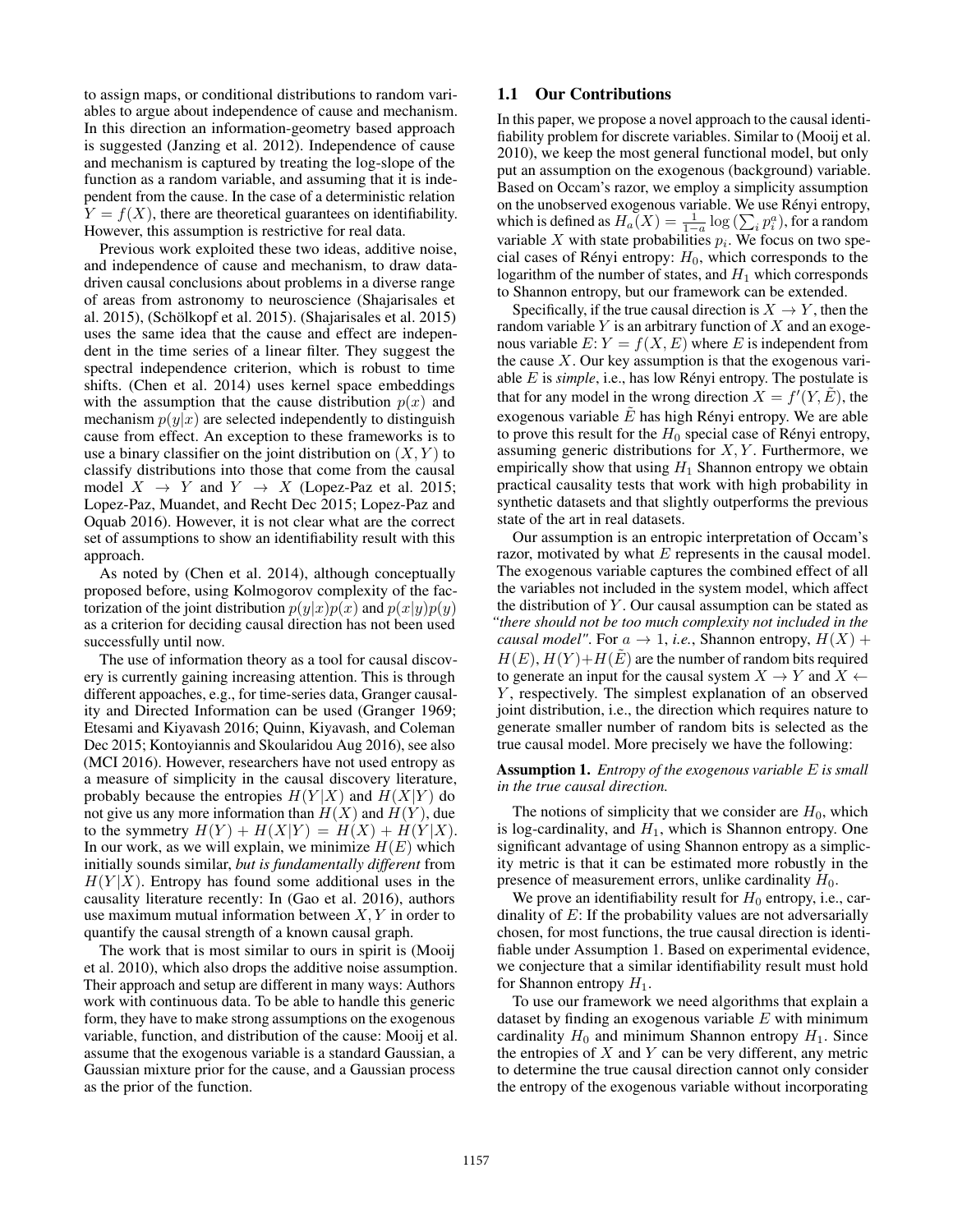the entropy of the cause. We explain the exogenous variable in both directions and declare the causal direction to be the one with the smallest joint entropy  $H_a(X) + H_a(E)$  versus  $H_a(Y) + H_a(E)$ . Our method can be applied for any Rényi entropy  $H_a$  but in this paper we only use  $a = 0$  and  $a = 1$ .

Unfortunately, minimizing  $H_0(E)$  seems very hard for real datasets since it offers no noise robustness. For Shannon entropy we can do much better for real data. The first step in obtaining a practical algorithm is showing that the minimum  $H_1$  explanation is equivalent to the following problem: For  $n$  random variables with given marginal distributions, find a joint distribution with the minimum Shannon entropy that is consistent with the given marginals. This problem is called the minimum Shannon entropy coupling and is known to be NP hard (Kovacevic, Stanojevic, and Senk 2012). We propose a greedy approximation algorithm for this problem that empirically performs very well. We also prove that, for  $n = 2$ , our algorithm always produces a local minimum.

In summary our contributions in this paper include<sup>1</sup>:

- We show identifiability for generic low-entropy causal models under Assumption 1 with  $H_0$ .
- We show that the problems of identifying the minimum cardinality  $(H_0)$  exogenous variable, and identifying the minimum Shannon entropy  $(H_1)$  exogenous variable given a joint distribution are both NP hard.
- We design a novel greedy algorithm for the minimum entropy coupling problem, which turns out to be equivalent to the problem of finding exogenous variable with minimum  $H_1$  entropy.
- We empirically validate the conjecture that the causal direction is identifiable under Assumption 1 with  $H_1$ , using experiments on synthetic datasets.
- We empirically show that our causal inference algorithm based on Shannon entropy minimization has slightly better performance than the existing best algorithms on a real causal dataset. Interestingly, our algorithm uses only the probability distributions rather than the actual values of the random variables, and hence is applicable to categorical variables.

#### 1.2 Background and Notation

A tuple  $\mathcal{M} = (X, U, \mathcal{F}, D, p)$  is a causal model when, 1)  $\mathcal{F} = \{f_i\}$  are deterministic functions, 2)  $X = \{X_i\}$  are a set of endogenous (observed) variables  $U = \{U_i\}$  are a set of exogenous (latent) variables with  $X_i = f_i(Pa_i, U_i)$ ,  $\forall i$  where  $Pa<sub>i</sub>$  are the endogenous parents and  $U<sub>i</sub>$  is the exogenous parent of  $X_i$  in directed acyclic graph  $D$ , 3) U are mutually independent with respect to  $p$ . The observable variable set  $X$  has a joint distribution implied by the distributions of  $U$ , and the functional relations  $f_i$ . D is then a Bayesian network for the induced joint distribution of endogenous variables. A standard assumption employed in Pearl's model *causal sufficiency* is also used here: Every exogenous variable is a direct parent of at most one endogenous variable.

In this paper, we consider a simple two variable causal system which contains only two endogenous variables  $X, Y$ . Assume X causes Y, which is represented as  $X \to Y$ . The model is determined only by one exogenous variable  $E$ , and a function f, where  $Y = f(X, E)$ . The probability distribution of  $X$  and  $E$ , and  $f$  determines the distribution of  $Y$ . This model is shown by the tuple  $\mathcal{M} = (\{X, Y\}, E, f, X \rightarrow$  $Y, p_{X,E}$ ). Notice that we do not assign an exogenous variable to  $X$ , since it is the source node in the graph.

We denote the set  $\{1, 2, \dots, n\}$  by  $[n]$ .  $\sum_i x_i$  is meant<br>run through every possible index log refers to the logto run through every possible index. log refers to the logarithm base 2. For two variables  $X, Y, Y|X$  and  $X|Y$  denote the conditional probability distribution matrices, i.e.,  $\mathbf{Y}|\mathbf{X}(i,j) = p(y=i|x=j)$  and  $\mathbf{X}|\mathbf{Y}(i,j) = p(x=i|y=i)$ j). The statistical independence of two random variables  $X$ and E are shown by  $X \perp\!\!\!\perp E$ . For notational convenience, probability distribution of random variable  $X$  is shown by  $p(x)$  as well as  $p_X(x)$ . **x** shows the distribution of X in vector form , i.e.,  $x_i = \mathbf{x}(i) = \mathbb{P}(X = i)$ .  $n - 1$  simplex is the set of points x in n dimensional Euclidean space that satisfy  $\sum_i x(i) = 1$  card is the cardinality of a set  $\sum_i x(i) = 1$ . card is the cardinality of a set.

# 2 Causal Model with Minimum Cardinality Exogenous Variable

Consider the causal model  $\mathcal{M} = (\{X, Y\}, E_0, f_0, X \rightarrow$  $Y, p_{X,E}$ ). The task is to identify the underlying causal graph  $X \rightarrow Y$  using independent identically distributed samples  $\{(x_i, y_i)\}\$ i. Assuming causal sufficiency, this task reduces to deciding whether  $X$  causes  $Y$  or  $Y$  causes  $X$ . To isolate the identifiability problem from estimation errors due to finite samples, we assume that the joint distribution of  $(X, Y)$  is available. Most proofs are deferred to the Appendix.

One way to identify that  $X$  causes  $Y$  is by showing that although there exists a function  $f$  and random variable  $E$ with  $Y = f(X, E), X \perp\!\!\!\perp E$ , there is no function, random variable pair  $(q, E)$  such that  $X = q(Y, E), Y \perp \!\!\! \perp E$ . However, without more assumptions, this is not possible: For any joint distribution one can find valid causal models for both  $X \to Y, X \leftarrow Y$ . This is widely known, although for completeness, we provide a proof (Lemma 4 in the Appendix).

Even when the true causal graph is known, one can create different constructions of f, E with  $Y = f(X, E), X \perp$  $\perp E$ . There is no way to distinguish the true causal model. However, even though we cannot recover the actual function and the exogenous variable, we can still show identifiability.

First, we give an equivalent characterization of a causal model on two variables.

Definition 1 (Block Partition Matrices). *Consider a matrix*  $\mathbf{M} \in \{0, 1\}^{n^2 \times m}$ . Let  $\mathbf{m}_{i,j}$  represent the  $i + (j-1)n$  th row *of* **M***. Let*  $S_{i,j} = \{k \in [m] : \mathbf{m}_{i,j}(k) \neq 0\}$ *.* **M** *is called a block partition matrix if it belongs to*  $C = \{M : M \in$ *a block partition matrix if it belongs to*  $C := \{ \mathbf{M} : \mathbf{M} \in$  ${0, 1}^{n^2 \times m}, \bigcup_{i \in [n]} S_{i,j} = [m], S_{i,j} \cap S_{l,j} = \emptyset, \forall i \neq l$ 

C thus stands for 0,1 matrices with  $n^2$  rows and m columns where each block of  $n$  rows correspond to a partitioning of the set  $[m]$ . We make the following key observation:

Lemma 1. *Given discrete random variables* X, Y *with distribution*  $p(x, y)$ ,  $\exists$  *a causal model*  $\mathcal{M} = (\{X, Y\}, E, f, X \rightarrow$ *Y*,  $p_{X,E}$ *)*, *E* ∈ *E with card*( $\mathcal{E}$ ) = *m if and only if* ∃**M** ∈  $\mathcal{C}, \mathbf{e} \in \mathbb{R}_+^m$  with  $\sum_i \mathbf{e}(i)=1$  *that satisfy*  $vec(\mathbf{Y}|\mathbf{X}) = \mathbf{M}\mathbf{e}$ .

<sup>&</sup>lt;sup>1</sup>For a version with proofs, see https://arxiv.org/abs/1611.04035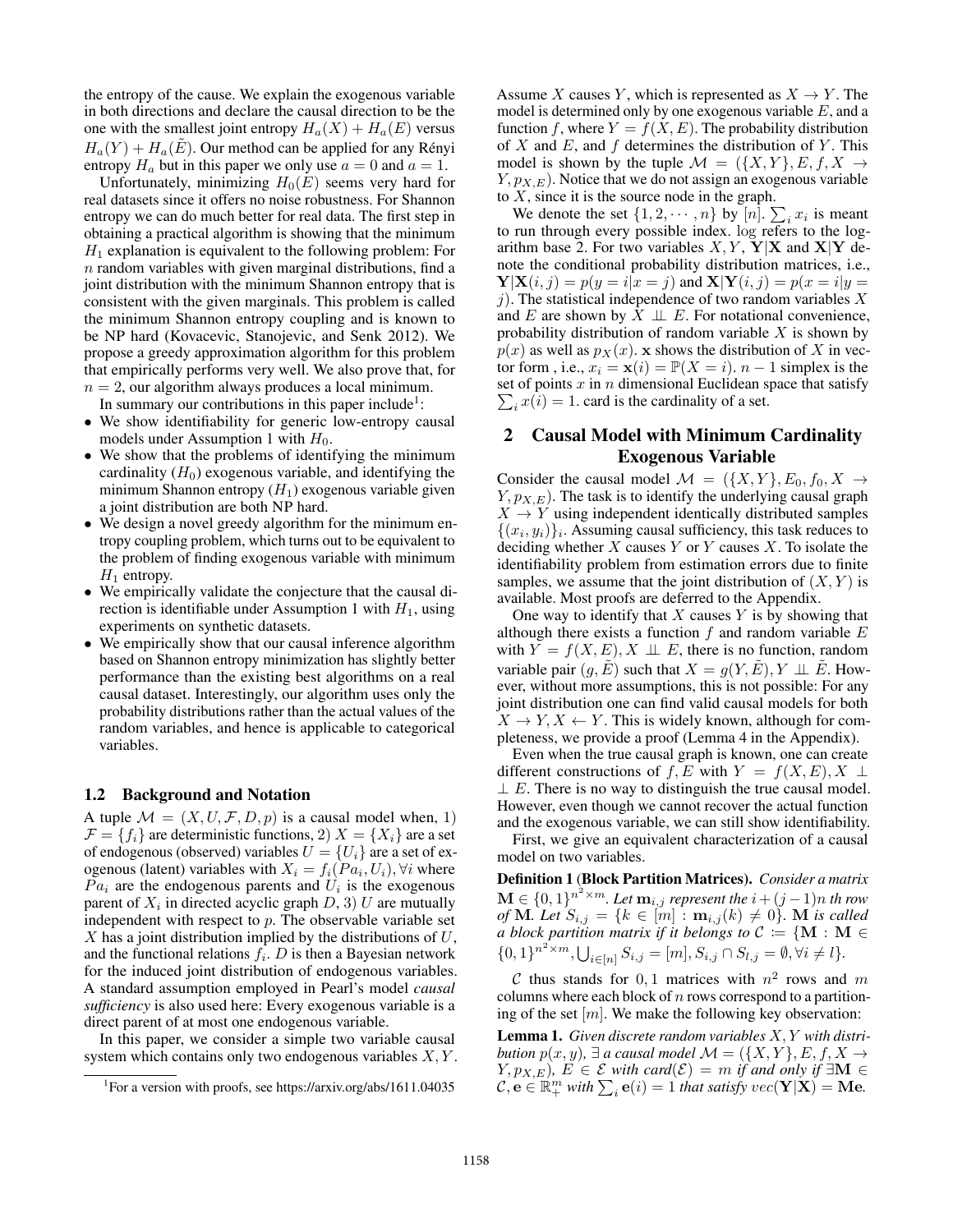In other words, the existence of a causal pair  $X \to Y$  is equivalent to the existence of a block partition matrix **M** and a vector **e** of proper dimensions with  $vec(\mathbf{Y}|\mathbf{X}) = \mathbf{M}\mathbf{e}$ .

For simplicity, assume  $|\mathcal{X}| = |\mathcal{Y}| = n$ . We later remove this constraint. We first show that any joint distribution can be explained using a variable E with  $n(n - 1) + 1$  states.

Lemma 2 (Upper Bound on Minimum Cardinality of E). Let  $X \in \mathcal{X}, Y \in \mathcal{Y}$  *be two random variables with joint probability distribution*  $p_{X,Y}(x, y)$ *, where*  $|X| = |Y| = n$ *. Then*  $\exists$  *a* causal model  $Y = f(X, E), X \perp\!\!\!\perp E$  *that induces*  $p_{X,Y}$ *, where* E has support size  $n(n-1) + 1$ .

We can show that, if the columns of  $Y|X$  are uniformly sampled points in the  $n-1$  dimensional simplex, then  $n(n-1)$ 1) states are also necessary for E (see Proposition 3in the Appendix). This shows, unless designed by nature through the causal mechanism, exogenous variable cannot have small cardinality. Based on this observation, the hope is to prove that in the wrong causal direction, say  $X \to Y$  and we find an  $\hat{E} \perp \!\!\! \perp Y$  such that  $X = g(Y, \hat{E})$  for some g, the exogenous variable  $\tilde{E}$  has to have large cardinality. In the next section, we show this is actually through, under mild conditions on  $f$ .

#### 2.1 Identifiability for  $H_0$  Entropy

In a causal system  $Y = f(X, E)$ , nature chooses the random variables  $X, E$ , and function f, and the conditional probability distributions are then determined by these. We are interested in the cardinality of variables  $\tilde{E} \perp X$  in the wrong causal direction  $X = g(Y, \tilde{E})$ . Considering **X|Y**, we can show that the same lower bound of  $n(n - 1)$  still holds despite nature now chooses  $E$  and  $X$  randomly, rather than choosing the columns of **X**|**Y** directly. A mild assumption on f is needed to avoid degenerate cases (For counterexamples see the appendix).

**Definition 2 (Generic Function).** *Let*  $Y = f(X, E)$  *where variables*  $X, Y, E$  *have supports*  $X, Y, E$ , *respectively. Let variables*  $X, Y, E$  *have supports*  $\mathcal{X}, \mathcal{Y}, \mathcal{E}$ , *respectively. Let*<br> $S_{\text{max}} = f^{-1}(y) \subset \mathcal{E}$  *be the inverse man for*  $x, e, i e, S_{\text{max}} =$  $S_{y,x} = f_x^{-1}(y) \subset \mathcal{E}$  *be the inverse map for* x, e, i.e.,  $S_{y,x} =$ <br> $\{e \in \mathcal{E} : y = f(x, e)\}$  A function f is called "generic" if  ${e \in \mathcal{E} : y = f(x, e)}$ . A function f is called "generic", if  $f$  *for each*  $(x_1, x_2, y)$  *triple*  $f^{-1}(y) \neq f^{-1}(y)$  *and for every for each*  $(x_1, x_2, y)$  *triple*  $f_{x_1}^{-1}(y) \neq f_{x_2}^{-1}(y)$  *and for every*  $(x, y)$  *pair*  $f^{-1}(y) \neq \emptyset$  $(x, y)$  *pair*  $f_x^{-1}(y) \neq \emptyset$ *.* 

In other words f is called generic if  $y^{th}$  row in the  $x_1^{th}$ <br>ock of matrix M in the decomposition  $vec(\mathbf{Y}|\mathbf{X}) = \mathbf{M} \mathbf{e}$  is block of matrix **M** in the decomposition  $vec(\mathbf{Y}|\mathbf{X}) = \mathbf{M}\mathbf{e}$  is different from  $y^{th}$  row in the  $x_2^{th}$  block, and both are nonzero.<br>This is not a restrictive condition for example if  $p(y|x)$  are all This is not a restrictive condition, for example if  $p(y|x)$  are all different, no two rows of **M** can be the same. For any given conditional distribution, if the probabilities are perturbed by arbitrarily small continuous noise, the corresponding f will be generic almost surely. We have the following main identifiability result:

Theorem 1 (Identifiability). *Consider the causal model*  $\mathcal{M} = (\{X, Y\}, E_0, f_0, X \rightarrow Y, p_{X, E_0})$  where the random *variables*  $X, Y$  *have n states,*  $E_0 \perp X$  *has*  $\theta$  *states and*  $f$  *is a generic function .*

*If the distributions of* X *and* E *are uniformly randomly selected from the*  $n - 1$  *and*  $\theta - 1$  *simplices, then with probability 1, any*  $\tilde{E} \perp V$  *that satisfies*  $X = g(Y, \tilde{E})$  *for some deterministic function g has cardinality at least*  $n(n-1)$ *.* 

Theorem 1 implies that the causal direction is identifiable, when the exogenous variable has cardinality  $\langle n(n-1)$ :

Corollary 1. *Assume that there exists an algorithm* A *that given n random variables*  $\{Z_i\}, i \in [n]$  *with distributions*  ${p_i}, i \in [n]$  *each with n states, outputs the distribution of the random variable* E *with minimum cardinality and functions*  ${f_i, i \in [n]}$  *where*  $Z_i = f_i(E)$ *.* 

*Consider the causal pair*  $X \to Y$  *where*  $Y = f(X, E_0)$ *. Assume that the cardinality of*  $E_0$  *is less than*  $n(n-1)$ *, and* f *is generic. Then,* <sup>A</sup> *can be used to identify the true causal direction with probability 1, if*  $X$ *,*  $E_0$  *are selected uniformly randomly from the proper dimensional simplices.*

*Proof.* Feed the set of conditional distributions  $\{P(Y | X =$  $i): i \in [n]$  and  $\{\mathbb{P}(X|Y = i): i \in [n]\}$  to A to obtain E,  $E$ . From Theorem 1, with probability 1, A identifies  $E$  with card( $\tilde{E}$ )  $\geq n(n-1)$ . Then since card( $E$ )  $\leq$  card( $E_0$ )  $\lt$ card(E), comparing cardinalities give the true direction.  $\square$ 

Corollary 1 gives an algorithm for finding the true causal direction: Estimate  $E, \tilde{E}$  with minimum  $H_0$  entropy and declare  $X \to Y$  if  $|\tilde{E}| > |E|$  and declare  $X \leftarrow Y$  if  $|\tilde{E}| <$  $|E|$ . The result easily extends to the case where X and Y are allowed to have different number of states:

**Proposition 1 (Inference algorithm).** *Suppose*  $X \rightarrow Y$ . Let  $X \in \mathcal{X}, Y \in \mathcal{Y}, |\mathcal{X}| = n, |\mathcal{Y}| = m$ . Assume that A *is the algorithm that finds the exogenous variables*  $E, \overline{E}$ *with minimum cardinality. Then, if the underlying exogenous variable*  $E_0$  *satisfies*  $|E_0| < n(m-1)$ *, with probability 1, we have*  $|X| + |E| < |Y| + |\tilde{E}|$ .

Proof follows from Corollary 1, and by extending the proof of Theorem 1 to different cardinalities for  $X, Y$ .

Unfortunately, it turns out there does not exist an efficient algorithm  $\mathcal{A}$ , unless P=NP:

Theorem 2. *Given a conditional distribution matrix* **Y**|**X***, identifying* E ⊥⊥ X *with minimum support size such that there exist a function*  $f$  *with*  $Y = f(X, E)$  *is* NP *hard.* 

The hardness of this problem sets us to search for alternative approaches.

## 3 Causal Model with Minimum  $H_1$  Entropy

In this section, we propose a way to identify the causal model that explains the observational data with minimum Shannon entropy ( entropy in short ). Entropy of a causal model is measured by the number of random bits required to generate its input. In the causal graph  $X \to Y$ , where  $Y = f(X, E)$ , we identify the exogenous variable  $E \perp X$  with minimum entropy. We show that this corresponds to a known problem which has been shown to be NP hard. Later we propose a greedy algorithm.

Notice that  $H(E)$  is different from the conditional entropy  $H(Y|X)$ . Certainly, since  $Y = f(X, E)$ ,  $H(Y|X) \le$  $H(E)$ . The key is that since E is forced to be independent from X,  $H(E)$  cannot be lowered to  $H(Y|X)$ . To see this, we can write  $H(Y|X) = \sum_i p_X(i)H(Y|X=i)$ , whereas since conditional probability distribution of  $Y|X=i$  is the since conditional probability distribution of  $Y|X = i$  is the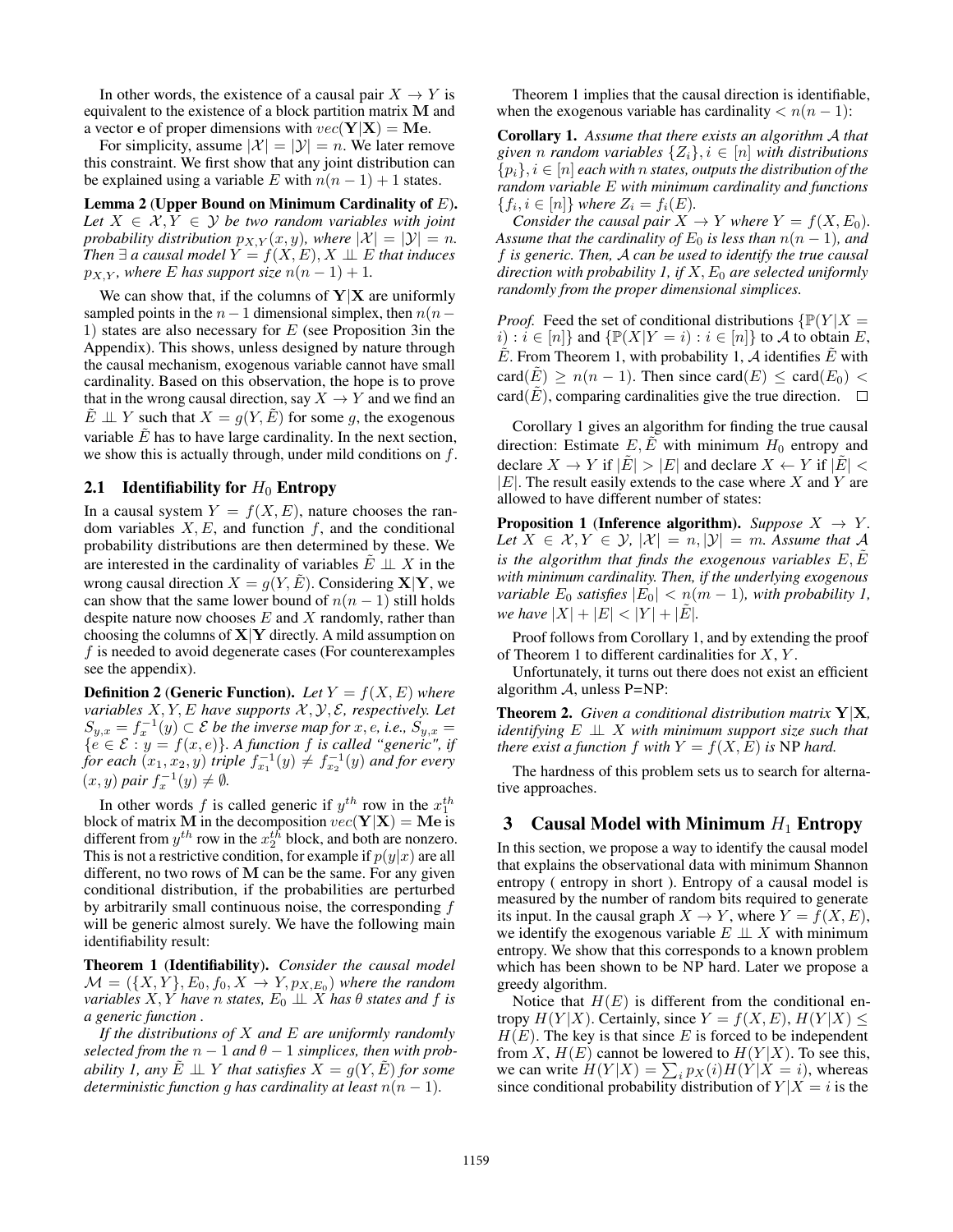same as the distribution of  $f_i(E)$  for some function  $f_i$ , we have  $H(E) \ge \max_i H(Y|X = i)$ .

# 3.1 Finding *E* with Minimum Entropy

Consider the equation  $Y = f(X, E), X \perp\!\!\!\perp E$ . Let  $f_x$ :  $\mathcal{E} \to \mathcal{Y}$  be the function mapping E to Y when  $X = x$ , i.e.,  $f_x(E) \coloneqq f(x, E)$ . Then  $\mathbb{P}(Y = y | X = x) = \mathbb{P}(f_x(E)) = x$  $y|X = x$  =  $\mathbb{P}(f_x(E) = y)$ . The last equality follows from the fact that  $X \perp\!\!\!\perp E$ . Thus, we can treat the conditional distributions  $\mathbb{P}(Y | X = x)$  as distributions that emerge by applying some function  $f_x$  to some unobserved variable  $E$ . Then the problem of identifying  $E$  with minimum entropy given the joint distribution  $p(x, y)$  becomes equivalent to, given distributions of the variables  $f_i(E)$ , finding the distribution with minimum entropy (distribution of  $E$ ), such that there exists functions  $f_i$  which map this distribution to the observed distributions of  $Y|X = i$ . It can be shown that  $H(E) \geq H(f_1(E), f_2(E), \ldots, f_n(E))$ . Regarding  $f_i(E)$  as a random variable  $U_i$ , the best lower bound on  $H(E)$  can be obtained by minimizing  $H(U_1, U_2, \ldots, U_n)$ . We can show that we can always construct an  $E$  that acheives this minimum. Thus the problem of finding the exogenous variable  $E$ with minimum entropy given the joint distribution  $p(x, y)$  is equivalent to the problem of finding the minimum entropy joint distribution of the random variables  $U_i = (Y | X = i)$ , given the marginal distributions  $p(Y|X = i)$ :

Theorem 3 (Minimum Entropy Causal Model). *Assume that there exists an algorithm* <sup>A</sup> *that given* n *random variables*  $\{Z_i\}, i \in [n]$  *with distributions*  $\{p_i\}, i \in [n]$  *each with*  $n$  *states, outputs the joint distribution over*  $Z_i$  *consistent with the given marginals, with minimum entropy.*

*Then,* A can be used to find the causal model  $M =$  $({X, Y}, E, X \rightarrow Y, p_{X,E})$  *with minimum input entropy, given any joint distribution*  $p_{X,Y}$ *.* 

The problem of minimizing entropy subject to marginal constraints is non-convex. In fact, it is shown in (Kovacevic, Stanojevic, and Senk 2012) that minimizing the joint entropy of a set of variables given their marginals is NP hard. Thus we have the following corollary:

Corollary 2. *Finding the causal model* <sup>M</sup> <sup>=</sup>  $(\{X, Y\}, E, f, X \rightarrow Y, p_{E,X})$  *with minimum*  $H(E)$ *that induce a given distribution*  $p(x, y)$  *is* NP *hard.* 

For this, we propose a greedy algorithm. Using entropy to identify  $E$  instead of cardinality, despite both turning out to be NP hard, is useful since entropy is more robust to noise in data. In real data, we estimate the probability values from samples, and noise is unavoidable.

## 3.2 A Conjecture on Identifiability with  $H_1$ Entropy

We have the following conjecture, supported by artificial and real data experiments in Section 4.

Conjecture 1. *Consider the causal model* <sup>M</sup> <sup>=</sup>  $(\{X,Y\},E,f,X\rightarrow Y,p_{X,E})$  where discrete random vari*ables*  $\overline{X}$ ,  $Y$  *have*  $n$  *states,*  $E \perp X$  *has*  $\theta$  *states.* 

*If the distribution of* X *is uniformly randomly selected from the* n <sup>−</sup> 1 *dimensional simplex and distribution of* E

*is uniformly selected from the probability distributions that satisfy*  $H_1(E) \leq \log n + \mathcal{O}(1)$  *and f is randomly selected from all functions*  $f : [n] \times [\theta] \rightarrow [n]$ *, then with high probability, any*  $\tilde{E} \perp \!\!\! \perp Y$  *that satisfies*  $X = g(Y, \tilde{E})$  *for some deterministic q entails*  $H(X) + H(E) < H(Y) + H(E)$ .

Proposition 2 (Assuming Conjecture 1). *Assume there exists an algorithm* A *that given n random variables*  $\{Z_i\}, i \in [n]$ *with distributions*  $\{p_i\}, i \in [n]$  *each with n states, outputs the distribution of the random variable* E *with minimum entropy and functions*  $\{f_i\}, i \in [n]$  *where*  $Z_i = f_i(E)$ *.* 

*Consider the causal pair*  $X \to Y$  *where*  $Y = f(X, E_0)$ *, and cardinality of*  $E_0$  *is cn for some constant c, and f is selected randomly. Then,* A *can be used to identify the true causal direction with high probability, if*  $X, E_0$  *are uniformly random samples from the proper dimensional simplices.*

## 3.3 Greedy Entropy Minimization Algorithm

Given  $m$  discrete random variables with  $n$  states, we provide a heuristic algorithm to minimize their joint entropy given their marginal distributions. The main idea is the following: Each marginal probability constraint must be satisfied. For example, for the case of two variables with distributions  $p_1, p_2$ , ith row of joint distribution matrix should sum to  $p_1(i)$ . The contribution of a probability mass to the joint entropy only increases when probability mass is divided into smaller chunks:  $-p_1(i) \log p_1(i) \leq -a \log a - b \log b$ , when  $p_1(i) = a + b$ , for  $a, b \ge 0$ . Thus, we try to keep large probability masses intact to assure that their contribution to the joint distribution is minimized.

We propose Algorithm 1. The sorting step is only to simplify the presentation. Hence, although the given algorithm runs in time  $\mathcal{O}(m^2n^2\log n)$ , it can easily be reduced to  $\mathcal{O}(\max(mn \log n, m^2n))$  by dropping the sorting step. The algorithm simply proceeds by removing the most probability mass it can at each round. This makes sure the large probability masses remain intact.

Algorithm 1 Joint Entropy Minimization Algorithm

1: Input: Marginal distributions of  $m$  variables each with  $n$  states, in matrix form  $\mathbf{M} = [p_1^T; p_2^T; ..., p_m^T]$ .

$$
2\colon\,e = [\quad]
$$

- 3: Sort each row of  $M$  in decreasing order.
- 4: Find minimum of maximum of each row:  $r \leftarrow \min_i(p_i(1))$
- 5: while  $r > 0$  do
- 6:  $e \leftarrow [e, r]$ <br>7: Update ma
- 7: Update maximum of each row:  $p_i(1) \leftarrow p_i(1) r, \forall i$ <br>8: Sort each row of M in decreasing order.
- Sort each row of  $M$  in decreasing order.
- 9:  $r \leftarrow \min_i(p_i(1))$

10: end while

11: return e.

One can easily construct the joint distribution using a variant: Instead of sorting, at each step, find  $r =$  $\min_i{\max_i{p_i(j)}\}$  and assign r to the element with coordinates  $(a_i)$ , where  $a_i = \arg \max_i p_i(j)$ .

Lemma 3. *Greedy entropy minimization outputs a point with entropy at most*  $\log m + \log n$ .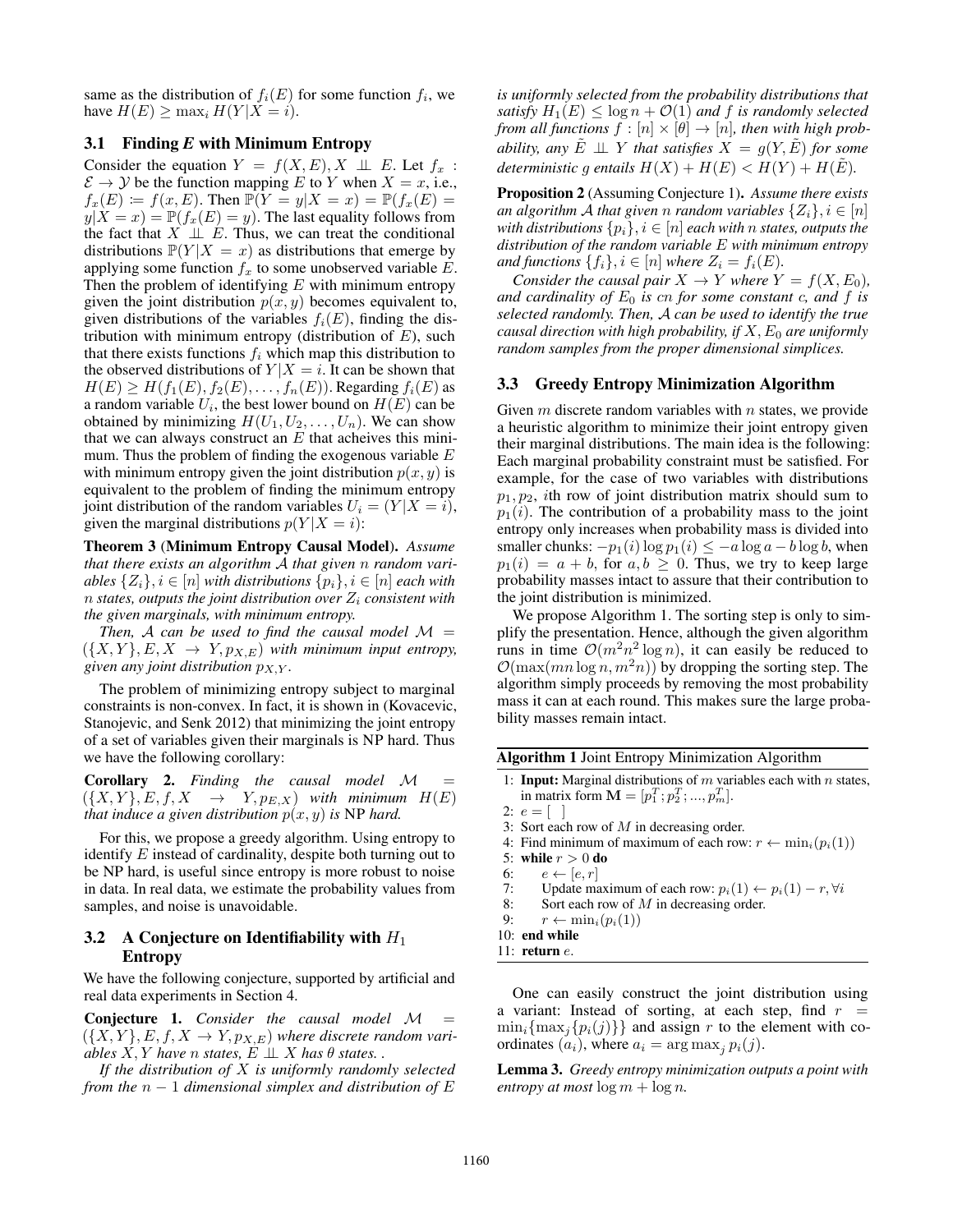

Figure 1: (a) Performance of greedy joint entropy minimization algorithm: n distributions each with n states are randomly generated for each value of n. As can be seen, the minimum joint entropy obtained by the greedy algorithm is at most 1 bit away from the largest marginal  $\max_i H(X_i)$ . (b) Identifiability with Entropy: We generate distributions of X, Y by randomly selecting f, X, E. Probability of success is the fraction of points where  $H(X, E) < H(Y, E)$ . As observed, larger n drives probability of success to 1 when  $H(E) \leq \log n$ , supporting Conjecture 1. (c) Real Data Performance: Decision rate is the fraction of samples for which algorithm makes a decision for a causal direction. A decision is made when  $|H(X, E) - H(Y, E)| > t \log_2 n$ , where t determines the decision rate. Confidence intervals are also provided.

Lemma 3 follows from the fact that the algorithm returns a support of size at most  $m(n - 1) + 1$ .

We also prove that, when there are two variables with  $n$ dimensions, the algorithm returns a point that satisfies the KKT conditions of the optimization problem, which implies that it is a local optimum (see Proposition 4 in the Appendix).

# 4 Experiments

In this section, we test the performance of our algorithms on real and artificial data. First, we test the greedy entropy minimization algorithm and show that it performs close to the trivial lower bound. Then, we test our conjecture of identifiability using entropy. Lastly, we test our entropy-minimization based causal identification technique on real data.

In order to test our algorithms, we sample points in proper dimensional simplices, which correspond to distributions for  $X$  and  $E$ . Distribution of points are uniform for selecting the distribution of X. It is well-known that a vector  $[x_i/Z]_i$ is uniformly randomly distributed over the simplex, if  $x_i$ are i.i.d. exponential random variables with parameter 1, and  $Z = \sum_i x_i$  (Onn and Weissman 2011). To sample low-<br>entrony distributions for E, instead of exponential we use a entropy distributions for  $E$ , instead of exponential, we use a heavy tailed distribution for sampling each coordinate. Specifically, we use  $[e_i/Z]_i$ , where  $e_i$  are i.i.d. log-normal random variables with parameter  $\sigma$ . We observe that this allows us to sample a variety of distributions with small entropy.

Performance of Greedy Entropy Minimization: We sample distributions for *n* random variables  $\{X_i\}, i \in [n]$ each with  $n$  states and apply Algorithm 1 to minimize their joint entropy. We compare our greedy joint entropy minimization algorithm with the simple lower bound of  $\max_i H(X_i)$ . Figure 1a shows average, maximum and minimum excess bits relative to this lower bound. Contrary to the pessimistic bound of  $log n$  bits, joint entropy is at most 1 bit away from  $\max_i H(X_i)$  for the given range of n.

Verifying Entropy-Based Identifiability Conjecture: In

this section, we empirically verify Conjecture 1. The distributions for  $X$  are uniformly randomly sampled from the simplex in  $n$  dimensions. We also select  $f$  randomly (see implementation details). For the log-normal parameter  $\sigma$  used for sampling the distribution of E from the  $n(n - 1)$  dimensional simplex, we sweep the integer values from 2 to 8. This allows us to get distribution samples from different regimes. We only consider the samples which satisfy  $H(E) \le \log n$ .

After sampling  $E, X, f$ , we identify the corresponding **Y**|**X** and **X**|**Y** for  $Y = f(X, E)$ . We apply greedy entropy minimization on the columns of the induced distributions  $Y|X, X|Y$  to get the estimates  $E, E$  for both causal models  $Y = f(X, E)$  and  $X = g(Y, \tilde{E})$ , respectively. Figure 1b shows the variation of success probability, i.e., the fraction of samples which satisfy  $H(X) + H(E) < H(Y) + H(E)$ . As observed, as  $n$  is increased, probability of success converges to 1, when  $H(E) \leq \log n$ , which supports the conjecture.

Experiments on Real Cause Effect Pairs: We test our entropy-based causal inference algorithm on the CauseEffectPairs repository (Mooij et al. 2016a). ANM have been reported to achieve an accuracy of 63% with a confidence interval of  $\pm 10\%$  (Mooij et al. 2016b). We also use the binomial confidence intervals as in (Clopper and Pearson 1934).

The cause effect pairs show very different characteristics. From the scatter plots, one can observe that they can be a mix of continuous and discrete variables. The challenge in applying our framework on this dataset is choosing the correct quantization. Small number of quantization levels may result in loss of information regarding the joint distribution, and a very large number of states might be computationally hard to work with. We pick the same number of states for both  $X$  and  $Y$ , and use a uniform quantization that assures each state of the variables has  $\geq 10$  samples on average. From the samples, we estimate the conditonal transition matrices **Y**|**X** and **X**|**Y** and feed the columns to the greedy entropy minimization algorithm (Algorithm 1), which outputs an approximate of